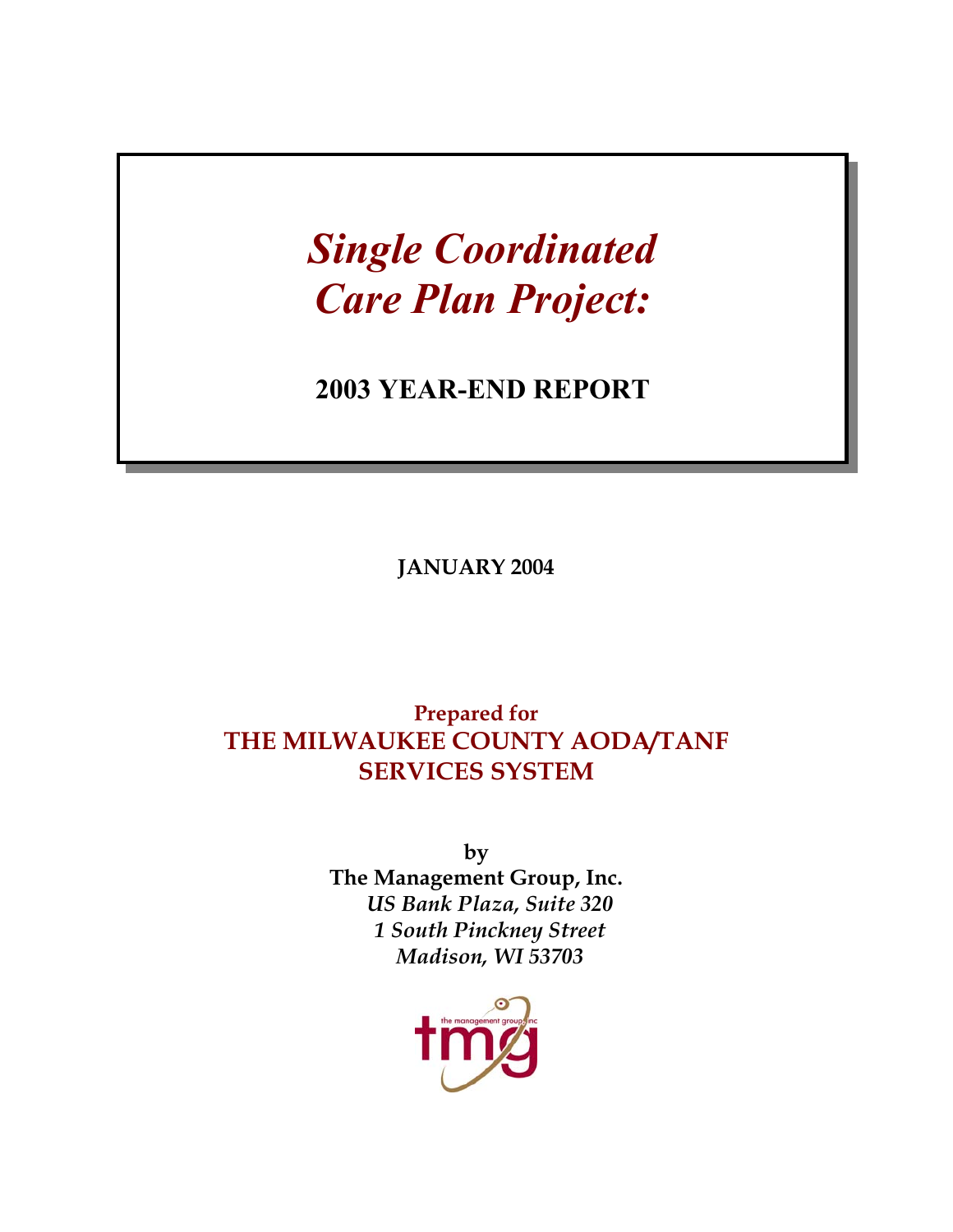# **Table of Contents**

| 16 |
|----|
|    |
|    |
|    |
|    |
|    |
|    |
|    |
| 18 |

NOTE: The report in PDF format does not include the attachments. Specific attachments are available from TMG upon request.

- Attachment A. Approach Paper and Core Values
- Attachment B. PMPI Consumer Survey
- Attachment C. PMPI Agency Survey
- Attachment D. SCCP Subcommittee Notes 2003
- Attachment E. SCCP Revision Recommendations
- Attachment F. SCCP Current Version
- Attachment G. SCCP Committee Minutes 2003
- Attachment H. SCCP Contact List  $\bullet$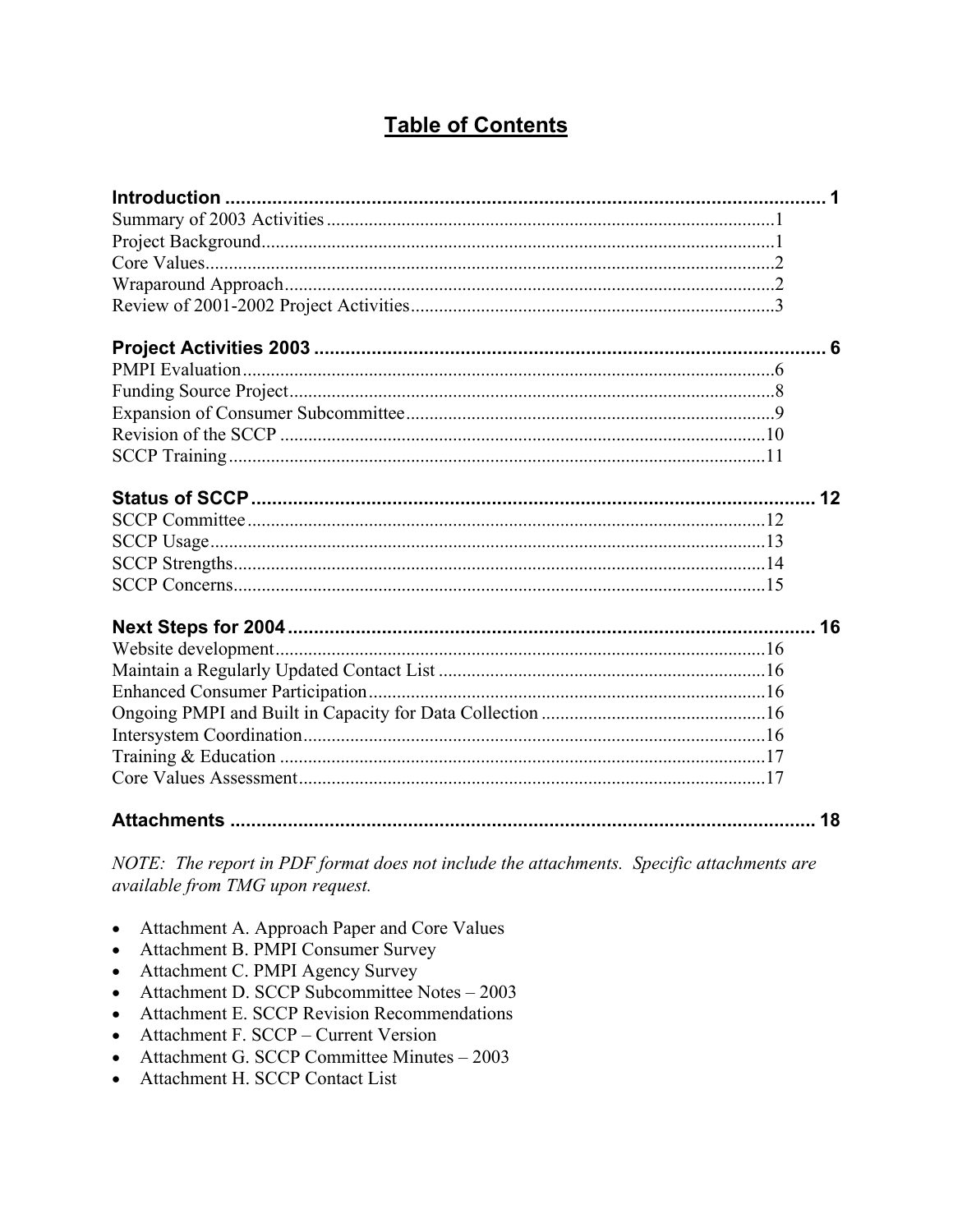# **SINGLE COORDINATED CARE PLAN PROJECT 2003 YEAR-END REPORT**

# **Introduction**

#### **Summary of 2003 Activities**

The 2003 calendar year marks the third year of the Single Coordinated Care Plan (SCCP) project. From its inception in 2001, the objective of the SCCP project has been to develop and support a single coordinated care plan for consumers who are involved in multiple service systems, including AODA, W-2, Child Welfare, Corrections, and Mental Health. Working in conjunction with the Milwaukee AODA/TANF Services System and representatives from each of the service systems, TMG spent 2003 facilitating intersystem dialogue via the SCCP Committee, evaluating and improving the coordinated care plan and process, expanding the role of the SCCP Consumer Subcommittee, and providing SCCP training and education. All efforts in 2003 were directed at sustaining and enhancing the SCCP and supporting agencies to continue to develop consumer-centered care plans that bring the consumer, the consumer's supports, and service systems together to help the consumer meet his or her goals.

Specific projects in 2003 include:

- Performance Measurement Process Improvement (PMPI) Project,
- Funding Source Project,
- Expansion of Consumer Subcommittee,
- Revision of the SCCP document, and
- SCCP Training for W-2 and Corrections staff.

Detailed descriptions of each of these projects are provided in Section 3 – Project Activities 2003.

# **Project Background**

The SCCP Project is an outgrowth of the Milwaukee Family Services Coordination Initiative, a major initiative involving the State of Wisconsin, Milwaukee County, consumers, and representatives of Milwaukee-area service systems. The Initiative identified barriers to positive outcomes for women involved in multiple systems and developed recommendations for addressing those barriers. A major recommendation stemming from the Initiative was that there be *a single, coordinated care plan* for consumers with multi-system involvement. The Community Partnership Group report, prepared as part of the Initiative, described the single coordinated care plan as follows:

"The plan should be strength-based and should take into account the needs of the consumer and her family. It should build on natural supports that the consumer has through family, neighbors, the faith community, or other sources. It should be developed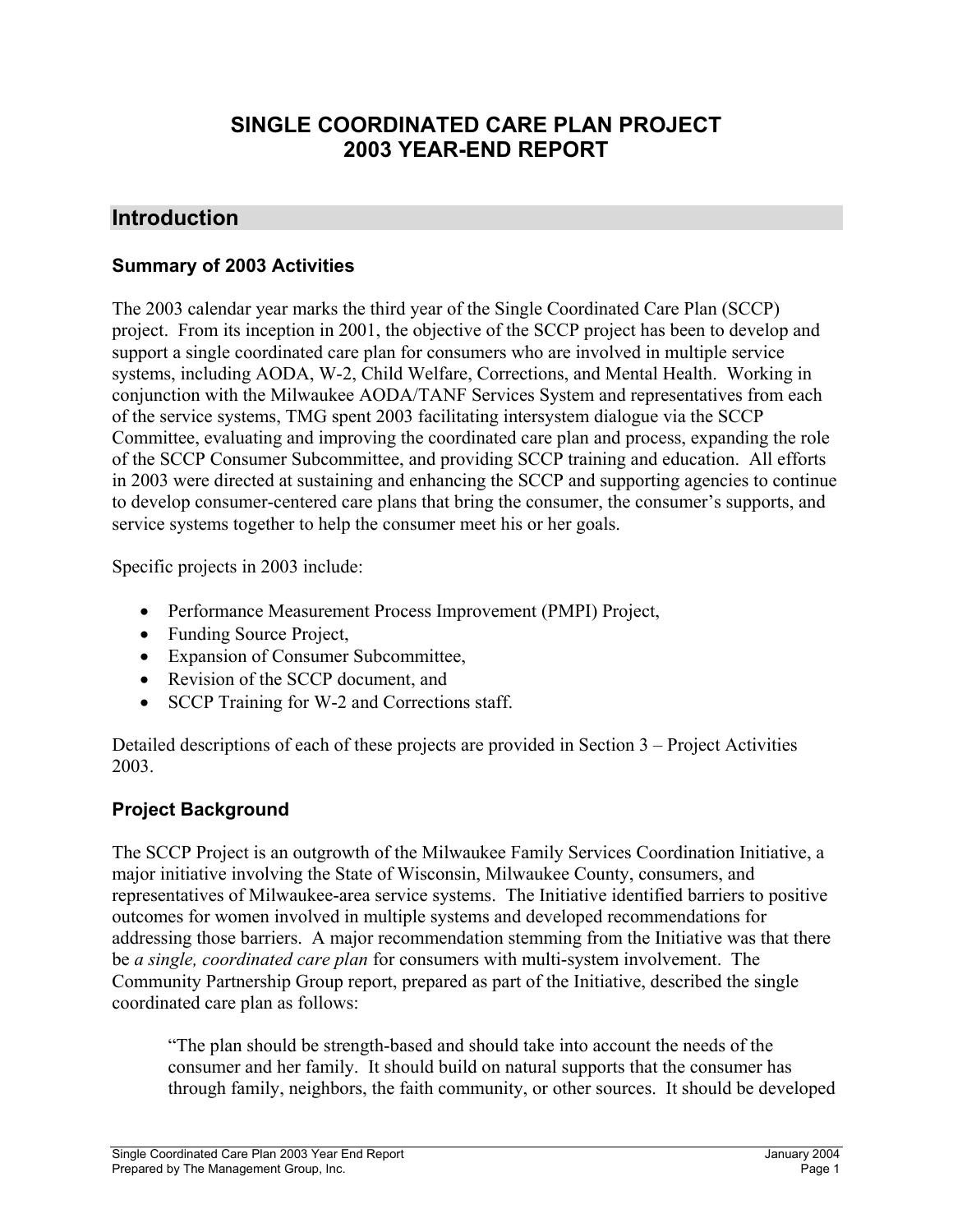with the active participation of the consumer, key people in the consumer's life, and representatives of all systems with which the consumer is involved. It should be reflective of the core values associated with this initiative."

The Milwaukee AODA/TANF Services System retained The Management Group, Inc. (TMG) to provide facilitation and project management services for this project. A SCCP committee, with representation from consumers, systems, and community organizations, and a Consumer Subcommittee were established in February 2001 to design and implement the SCCP.

# **Core Values**

The SCCP was built on a series of core values developed by DHFS in partnership with county agencies, local providers, and families. These core values articulate the Department of Health and Family Services' (DHFS) shared vision for supporting families needing substance abuse, mental health and/or child welfare services to improve the quality of their lives. DHFS described this vision in its 2002 Approach Paper (See Attachment A), stating that its goal was:

"To implement a practice change and system transformation in Wisconsin by having a strength-based coordinated system of care, driven by a shared set of core values, that is reflected and measured in the way we interact with and deliver support and services for families who require substance abuse, mental health, and child welfare services.["1](#page-3-0)

The core values are included in Attachment A.

# **Wraparound Approach**

In addition to the core values, the SCCP builds on the Wraparound approach to care management. Wraparound is a process to build more effective support for children and families. Within this process there are a number of key elements that help a community and its providers to develop a needs-based support process for families. The key elements are:

- Building family driven teams.
- Discovering and building on strengths and assets.
- Determining the needs of the family.
- Building and implementing a strengths-based plan.
- Celebrating success and ensuring unconditional care.

The Wraparound approach is driven by the needs of the consumer and his/her family, as articulated by the consumer. It effectively coordinates the resources of all of the service systems with which the consumer is involved, and it goes beyond formal services to identify and implement innovative approaches for addressing the consumer's individual needs. Finally, the Wraparound process incorporates informal supports, such as family, neighbors, and community

 $\overline{a}$ 

<span id="page-3-0"></span><sup>&</sup>lt;sup>1</sup> Department of Health and Family Services Coordinated Services Team Initiative – Approach Paper (May 10, 2002) 1.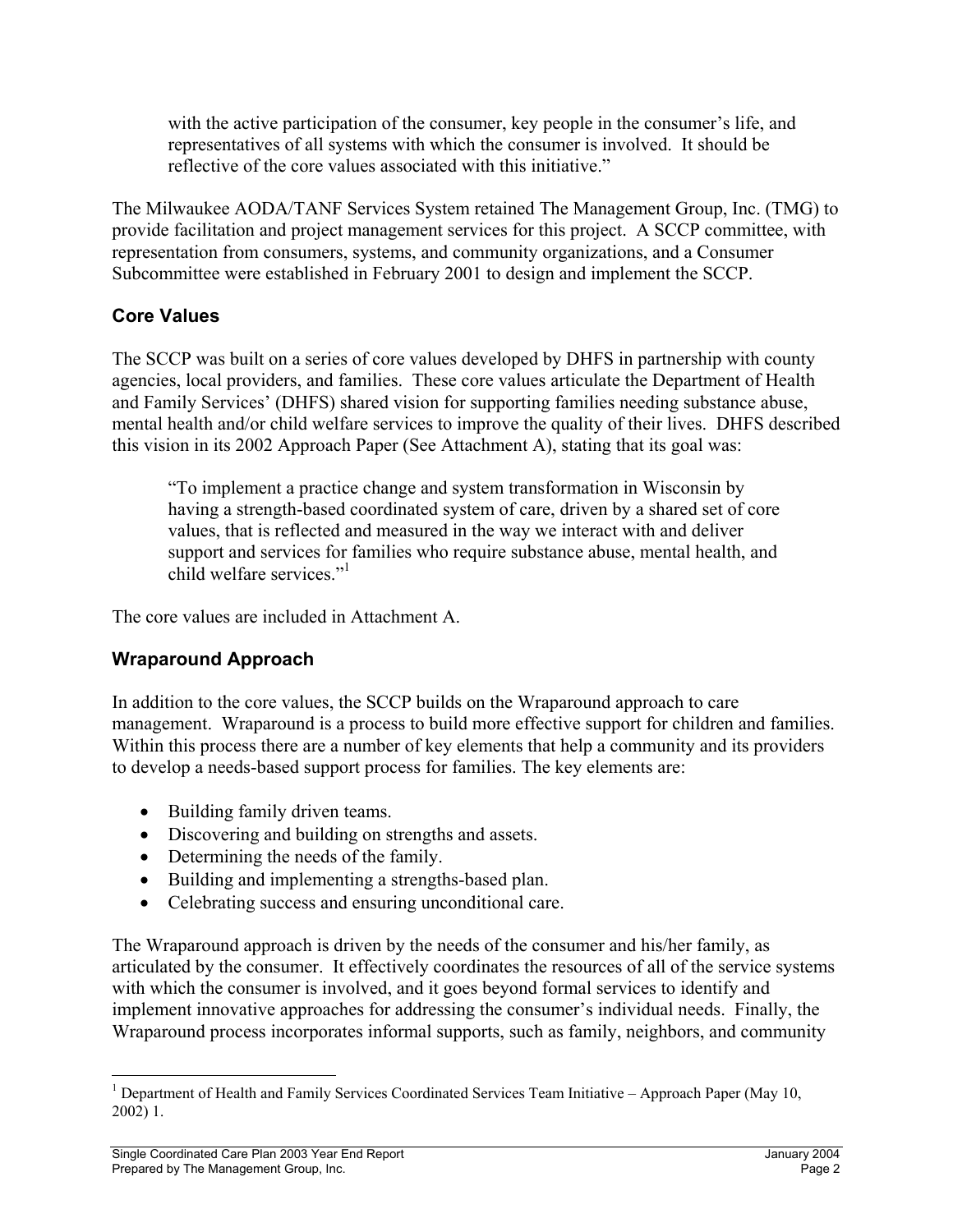members, to help the consumer meet his/her needs and to help build supportive relationships that the consumer can rely on when formal social service supports are no longer required.

# **Review of 2001—2002 Project Activities**

The Committee's work in 2001 involved four phases:

- 1. Systems education. A general introduction to the service systems involved with the SCCP to assure that the SCCP plan and process reflected an understanding of all the systems that will be participating.
- 2. Development of the care plan document. Much of the Committee's work involved development of a care plan document and related instructions. Developing a plan that accommodated the needs of all participants required considerable discussion about the goals of the process, the Wraparound approach, and the requirements of consumers and individual systems.
- 3. Testing of the care plan document. The four primary providers under the Milwaukee AODA/TANF Services System—the Milwaukee Women's Center (MWC), MetaHouse MH), Horizons, and United Community Center (UCC)—volunteered to test the SCCP document and process. Wraparound Milwaukee trained facilitators from each of these agencies. The Milwaukee Women's Center and MetaHouse initiated use of the SCCP during 2001.
- 4. SCCP monitoring. TMG (assisted by members of the Consumer Subcommittee) monitored Wraparound teams at the Milwaukee Women's Center and MetaHouse. The monitoring examined the following aspects of the Single Coordinated Care Plan process:
	- The SCCP Document—Is it complete, useful and well organized?
	- Meeting Scheduling and Notification.
	- Staff availability.
	- Training.
	- Usefulness of the planning session.

The committee's work in 2002 focused on five main areas:

- 1. Expanding SCCP participation and addressing key issues related to the SCCP process. SCCP usage expanded considerably in 2002. By December 2002, four primary providers were using the SCCP (MetaHouse, Milwaukee Women's Center, UCC and Horizons) as well as 14 AODA voucher agencies. In addition, the Benedict Center was using the SCCP. The four primary providers and the Benedict Center used their own staff as SCCP team facilitators. For the AODA voucher agencies, Wraparound Milwaukee provided team facilitation services.
- 2. Assuring that the SCCP process complies with state and federal confidentiality requirements.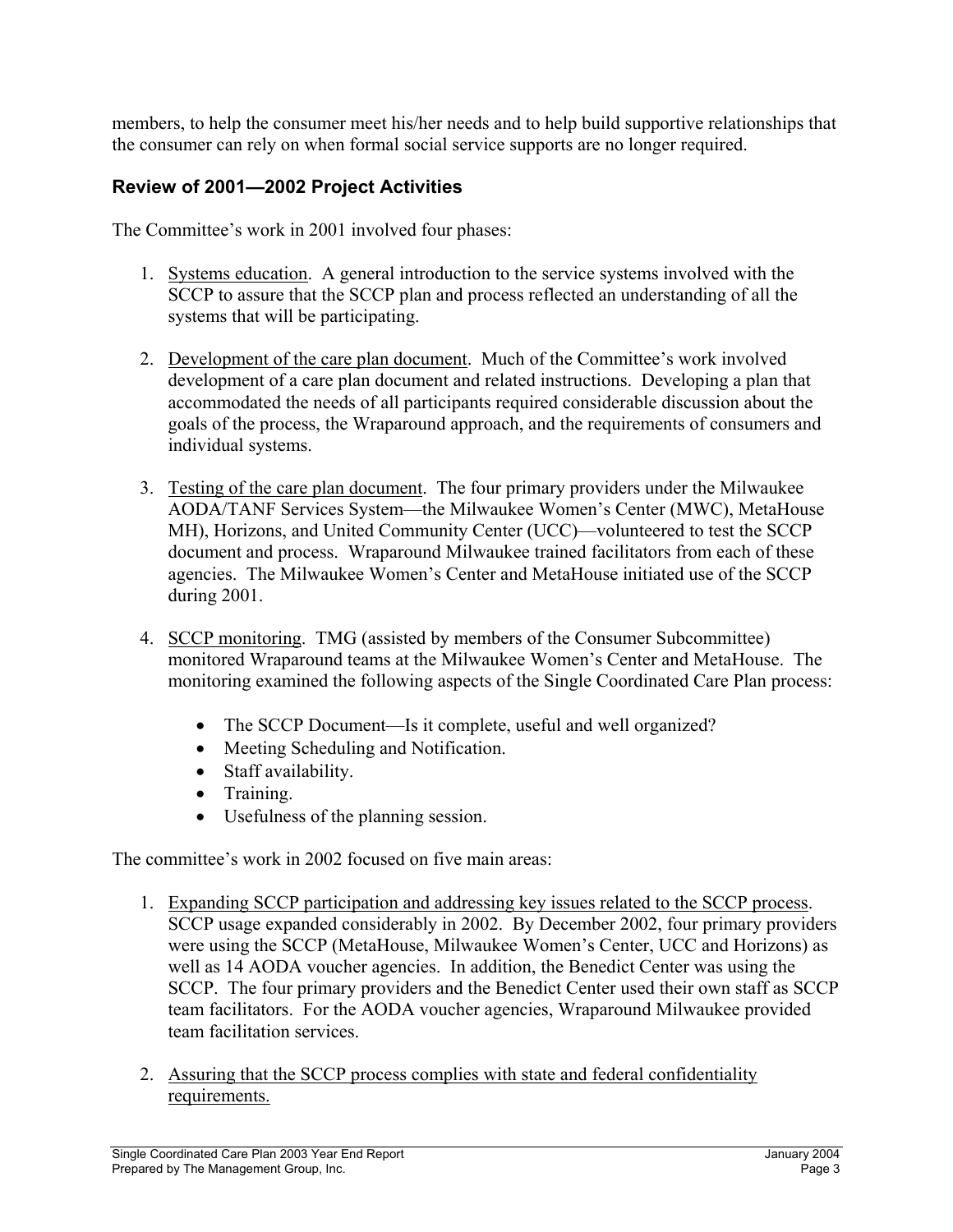Assuring compliance with state and federal AODA confidentiality requirements was a high priority for the SCCP project in 2002. The Milwaukee AODA/TANF Services System and the DHFS Bureau of Substance Abuse Services co-sponsored a conference on March 7, 2002 titled, "Confidentiality of Alcohol and Drug Treatment Records: Issues, Options, and Solutions." Erika Wood, Esq. of the Legal Action Center, New York, NY, presented the information on Federal law and regulations governing the confidentiality of alcohol and other drug abuse patient record. The conference was followed by a half day Special Working Session for SCCP Committee members titled: "AODA Confidentiality and the Single Coordinated Care Plan."

3. Developing a "Single Coordinated Care Plan Process Guide."

TMG, in coordination with the SCCP Committee, developed a "SCCP Process Guide." The process guide is designed to be used by participants on SCCP teams. It is written at a reading level designed to make it accessible to persons with a broad range of educational backgrounds. The process guide includes background information, key concepts, and approaches associated with the SCCP; a description of the SCCP development process; information on 42 CFR AODA confidentiality requirements and the use of release forms; responses to frequently asked questions from consumers and other team members; and a variety of other useful materials related to the SCCP.

4. Designing an approach for measuring SCCP performance and using those findings to make systems improvements.

A Performance Measurement and Process Improvement (PMPI) Subcommittee was formed in September 2002 to recommend a way to measure the effect of the SCCP and determine how the process can be improved. Subcommittee members included consumers, agencies participating in the SCCP, and evaluators from UWM.

A qualitative method was chosen for the study because it would provide valuable information on consumer and agency team member perceptions of the SCCP. The PMPI Subcommittee made recommendations for PMPI activities in 2003. These recommendations and 2003 project activities are described in detail on page 6.

5. Addressing issues of SCCP systems design and identifying barriers to SCCP systems operations.

At the end of 2001, the SCCP Committee identified the need to achieve high-level understanding and support of the SCCP from all service systems. Support at the highest administrative level is essential for the SCCP to be successful. Buy-in on this level allows agencies to consider and implement flexible responses and new interpretations of agency rules, and it supports the integration of the core values into the organizational culture of the agencies facilitating and participating in the SCCP. High-level buy-in also supports the necessary, ongoing training of case managers and frontline workers and the coordination of various funding streams that would promote flexible and equitable funding from different agencies that utilize and benefit from the SCCP.

Several steps were taken during 2002 to involve upper management from the various service systems in the SCCP and to identify issues that upper management should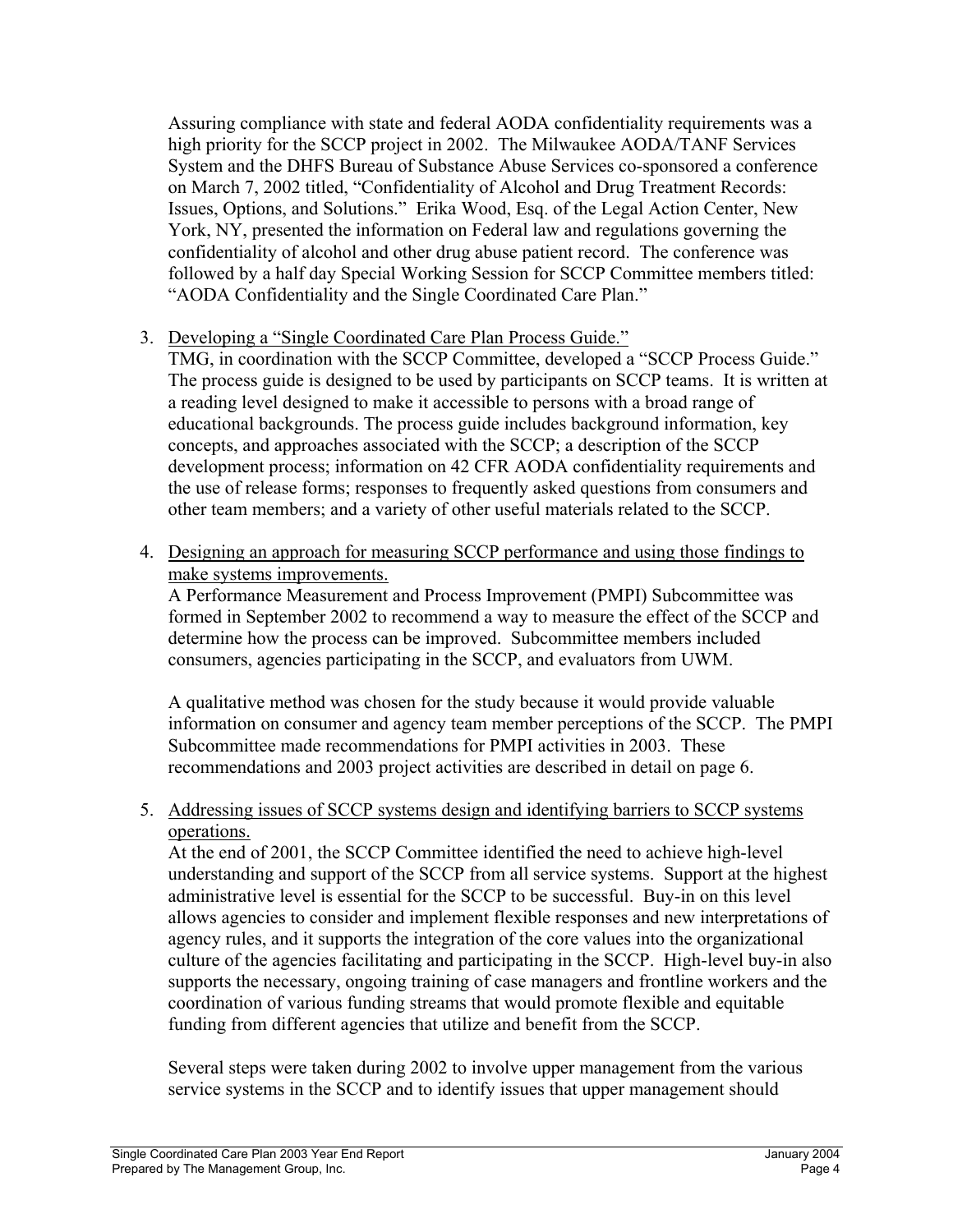consider. The SCCP committee assessed three different models of SCCP team facilitation currently in use. The SCCP committee also initiated a discussion of the longterm goals and structure of the SCCP system and discussed a potential long-term organizational model for the SCCP system that would allow consumers to enter the SCCP process from any service system.

- In addition, TMG conducted in-depth interviews with a number of key persons involved with the Milwaukee AODA/TANF Services System and the SCCP to determine key issues and barriers facing the system that would require upper management involvement to resolve. Major themes revealed in the 2002 interviews follow:
- Funding coordination was a major challenge for the system. Dependence on TANF funding was heavier than projected, resulting in projected shortfalls.
- AODA Confidentiality was of key importance during the SCCP process, and there is a need for more extensive training on this topic.
- The SCCP had not yet achieved its potential for developing creative and flexible approaches to service delivery. Systems and individuals involved did not necessarily understand or demonstrate commitment to the core values underlying the system.
- Aspects of state accounting requirements may complicate funding coordination and flexibility. Certain TANF eligibility requirements may impede access to services for some individuals.

Many of these concerns inspired project activities for 2003, which include developing a Funding Reference Guide for use by SCCP facilitators, consumers, and team participants, providing SCCP training for W-2 agencies and the Department of Corrections, and implementing the Performance Measurement Process Improvement project. These activities are described in detail on the following pages.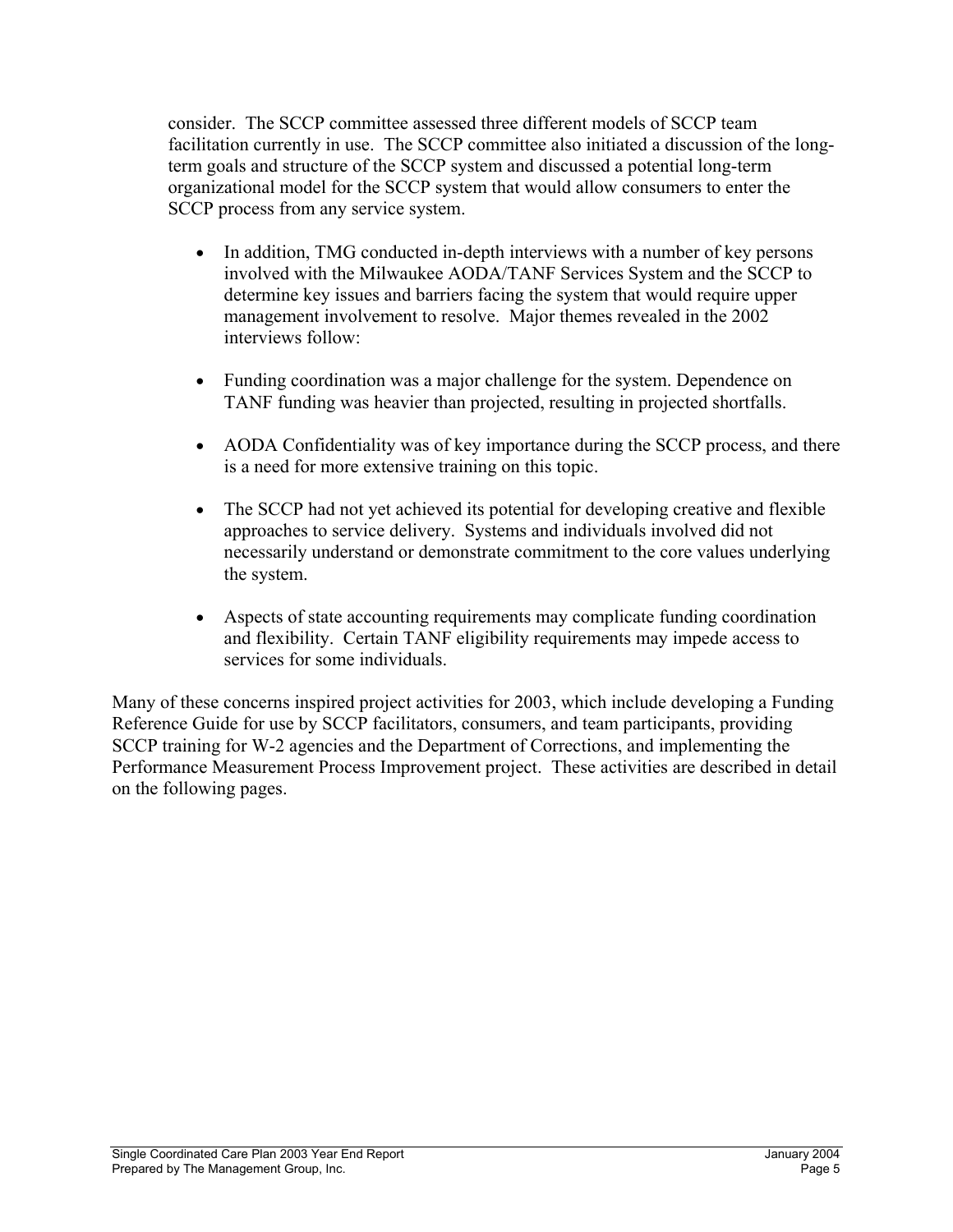# **Project Activities 2003**

To sustain and enhance the successful implementation of the SCCP in the Milwaukee County AODA/TANF Services System, the SCCP Committee focused on the following activities in 2003.

- Performance Measurement Process Improvement (PMPI) Project,
- Funding Source Project,
- Expansion of Consumer Subcommittee,
- Revision of the SCCP document, and
- SCCP Training for W-2 and Corrections staff.

# **Performance Measurement and Process Improvement (PMPI) Project**

In 2002, the SCCP Committee decided to evaluate the implementation of the SCCP to determine if the process had minimized the barriers AODA/TANF consumers experienced when receiving treatment and having involvement with multiple agencies. The Committee also wanted to know if the core values were promoted through the use of the SCCP. A Performance Measurement and Process Improvement (PMPI) Subcommittee was formed in September 2002 to recommend a way to measure the effect of the SCCP and determine how the process could be improved. Subcommittee members included consumers, agencies participating in the SCCP, and the University Wisconsin-Milwaukee (UWM) evaluators working with the Milwaukee AODA/TANF Services System. In addition, TMG contracted with Barbara Goldberg, a consultant specializing in program evaluation, to assist with PMPI project design and data analysis.

The general recommendation from the PMPI Subcommittee was to implement a qualitative study that would provide demographic and descriptive information of the population served, consumer perceptions of the SCCP, and agency team members' perceptions of the SCCP.

A qualitative method was chosen for the study based on the belief that it would provide valuable information on consumer and agency team member perceptions of the SCCP and satisfaction or dissatisfaction with the process. It would give the participants and funding sources an indication of the acceptance and buy-in of consumers and team members. It would also help the SCCP Committee determine where the process needed improvement in order to sustain and develop the SCCP. This type of study would produce useful information for all involved and lay a foundation for future evaluations and endeavors of this project and similar initiatives within the state.

It is important to note that the PMPI study of the SCCP is distinct from the broad evaluation of the Milwaukee AODA/TANF Services system being conducted by UWM. It is focusing strictly on the SCCP, not on the entire Milwaukee AODA/TANF Services system, and it does not attempt to quantitatively measure consumer outcomes. Rather, it will use a qualitative approach to understand consumer perceptions and suggestions for improvements. The PMPI study has a strong emphasis on process analysis in order to identify areas where the SCCP document or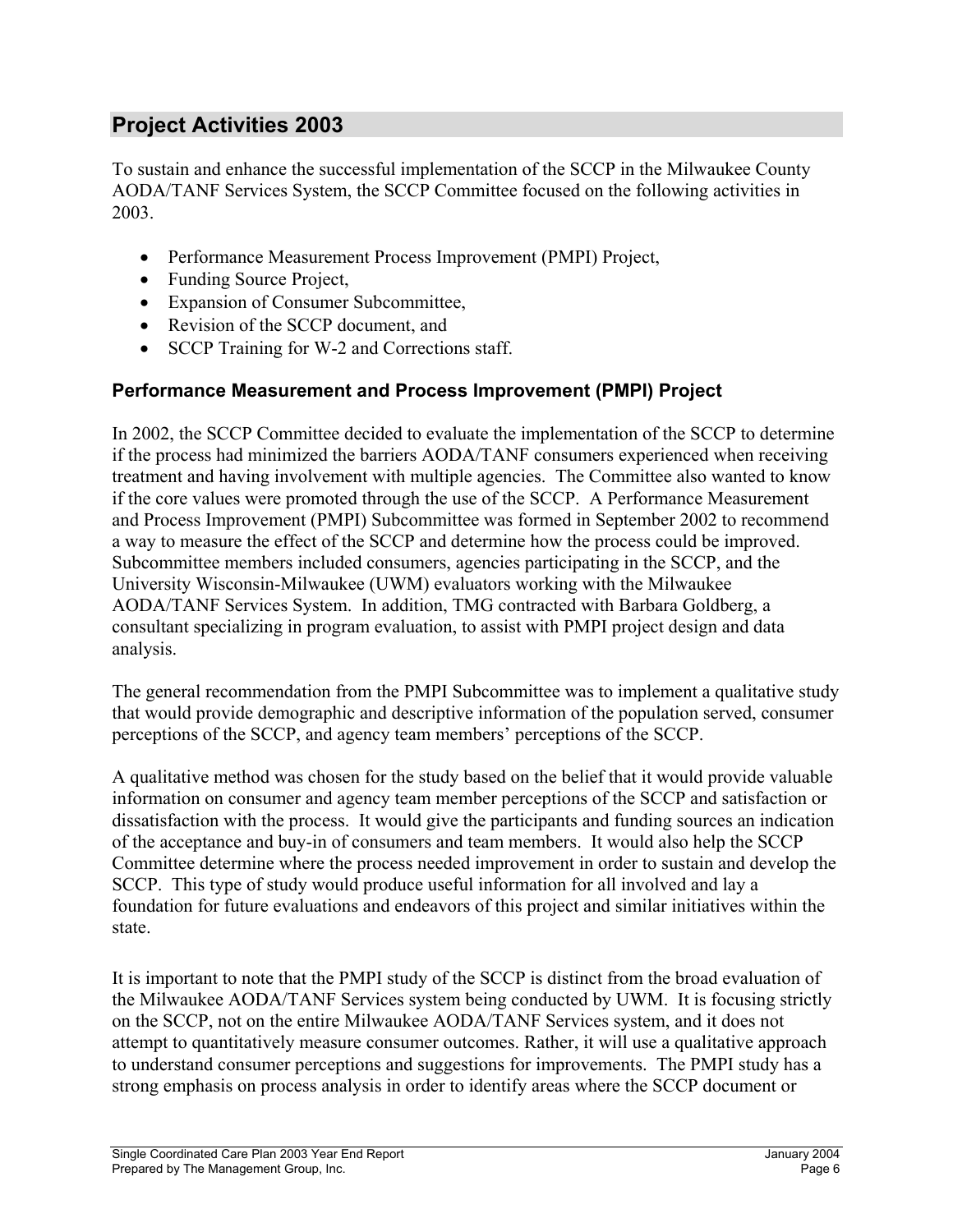process can be improved.

The PMPI Subcommittee developed several recommendations for 2003 evaluation activities:

- Obtain demographic and descriptive information from the consumers who were participating in the SCCP.
- Understand consumer perceptions by:
	- o Conducting a consumer focus group to determine what information and questions would be most relevant.
	- o Conducting individual consumer interviews.
- Survey SCCP facilitators and other agency staff participating on the SCCP teams including W-2 agencies, Corrections, and Child Welfare.

#### **Demographic and Descriptive Consumer Information**

The subcommittee recommended that the study begin with a description of the population receiving SCCP services. Participants of the subcommittee thought it was important to describe who has been using the SCCP in order to put the rest of the survey information into a context. The information desired would include: Gender, marital status, age active or discharged, treatment type, racial or ethnic background, system involvement, employment status, income, and number of SCCP meetings attended.

#### **Understand Consumer Perceptions**

Specifically, the PMPI Subcommittee recommended a multi-dimensional strategy for gathering qualitative information. Consumer involvement and input into the survey process was essential and consistent with the values behind the SCCP.

The first dimension of the survey effort utilized a consumer focus group to help determine relevant issues and questions for the qualitative consumer survey. The consumer focus group was held in March 2003 and the information gathered guided the design of the consumer questionnaire (See Attachment B).

The next dimension involved conducting individual interviews with consumers. The PMPI Subcommittee chose individual interviews as the preferred method to assure the quality of the information received and a higher participation rate than a written survey. The subcommittee also thought it would be helpful to learn what consumers in different treatment settings and different stages of treatment think about the SCCP process. For this reason, the survey strived to include a sample of consumers from each setting (residential, day treatment, and outpatient), and then, within each setting, interview a sample of consumers who are actively involved in the SCCP process and a sample of consumers who have been discharged.

Individual interviews were conducted in person and via the phone from October – December 2003. A total of 34 consumers were interviewed with representation from the following agencies:

- Benedict Center 2 consumers.
- $Horizons 4 \text{ consumers}.$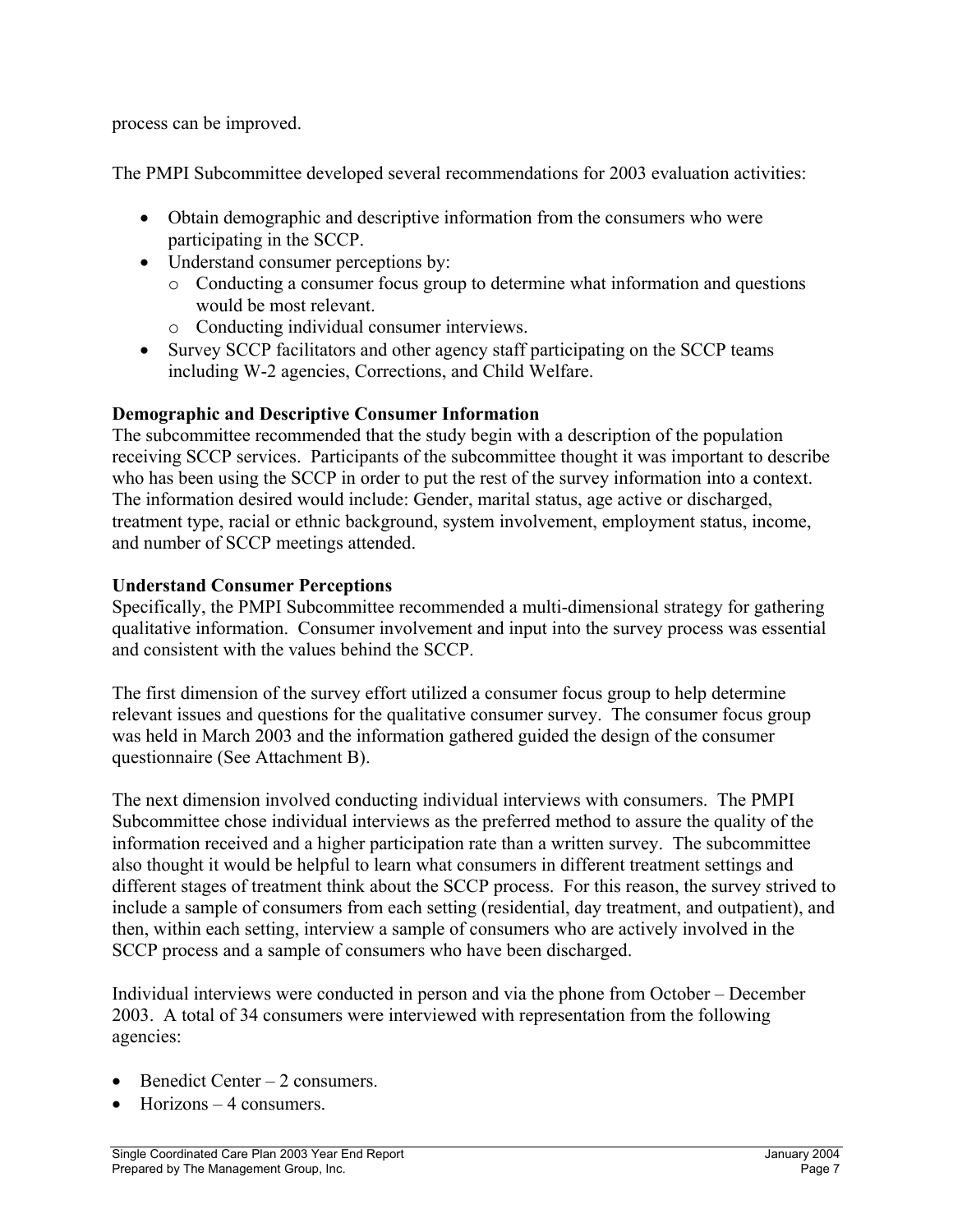- MetaHouse 10 consumers.
- Milwaukee Women's Center 9 consumers.
- United Community Center 9 consumers.
- Wraparound 1 consumer.

Results from the consumer interviews are currently being analyzed.

#### **Survey SCCP Facilitators and Other Agency Staff**

In addition to understanding consumer perceptions of the SCCP, the PMPI Subcommittee wanted to understand the perceptions of both the SCCP facilitators and the agency staff who participated on SCCP teams including W-2 FEPs and AODA specialists, Child Welfare workers, AODA Counselors and therapists, Probation and Parole agents, and other DOC staff.

To gather this information, an agency survey was developed (See Attachment C) and sent to all of the agencies participating in the SCCP Project. Recipients of the survey were asked to complete the questions by hand and return completed surveys to TMG staff.

The agency survey was conducted from August – November 2003. TMG received a total of 115 responses from all of the agencies participating on the SCCP.

| <b>PMPI Agency Survey Response - Breakdown by Agency</b> |                            |  |
|----------------------------------------------------------|----------------------------|--|
| Agency                                                   | <b>Number of Responses</b> |  |
| <b>AODA/TANF Providers:</b>                              |                            |  |
| <b>Benedict Center</b><br>$\bullet$                      | 6                          |  |
| Horizons                                                 | 3                          |  |
| <i>MetaHouse</i>                                         | 19                         |  |
| Milwaukee Women's Center                                 | 13                         |  |
| Wraparound                                               | 3                          |  |
| UCC                                                      | $\overline{4}$             |  |
| Bureau of Milwaukee Child Welfare                        | 32                         |  |
| Department of Corrections                                | 16                         |  |
| W-2 Agencies:                                            | 19                         |  |
| <b>Total Number of Surveys Received</b>                  | 115                        |  |

Results from the agency survey are currently being compiled.

A Performance Measurement and Process Improvement (PMPI) Report describing consumer and agency findings will be provided to the Milwaukee County Division of Behavioral Health and the SCCP Committee in mid-February 2004.

#### **Funding Source Project**

In response to concerns about the overuse of TANF dollars in 2002 and the common questions raised about which agencies pay for what services, TMG developed the SCCP Funding Reference Guide for facilitators, consumers, and team members. Designed with input from each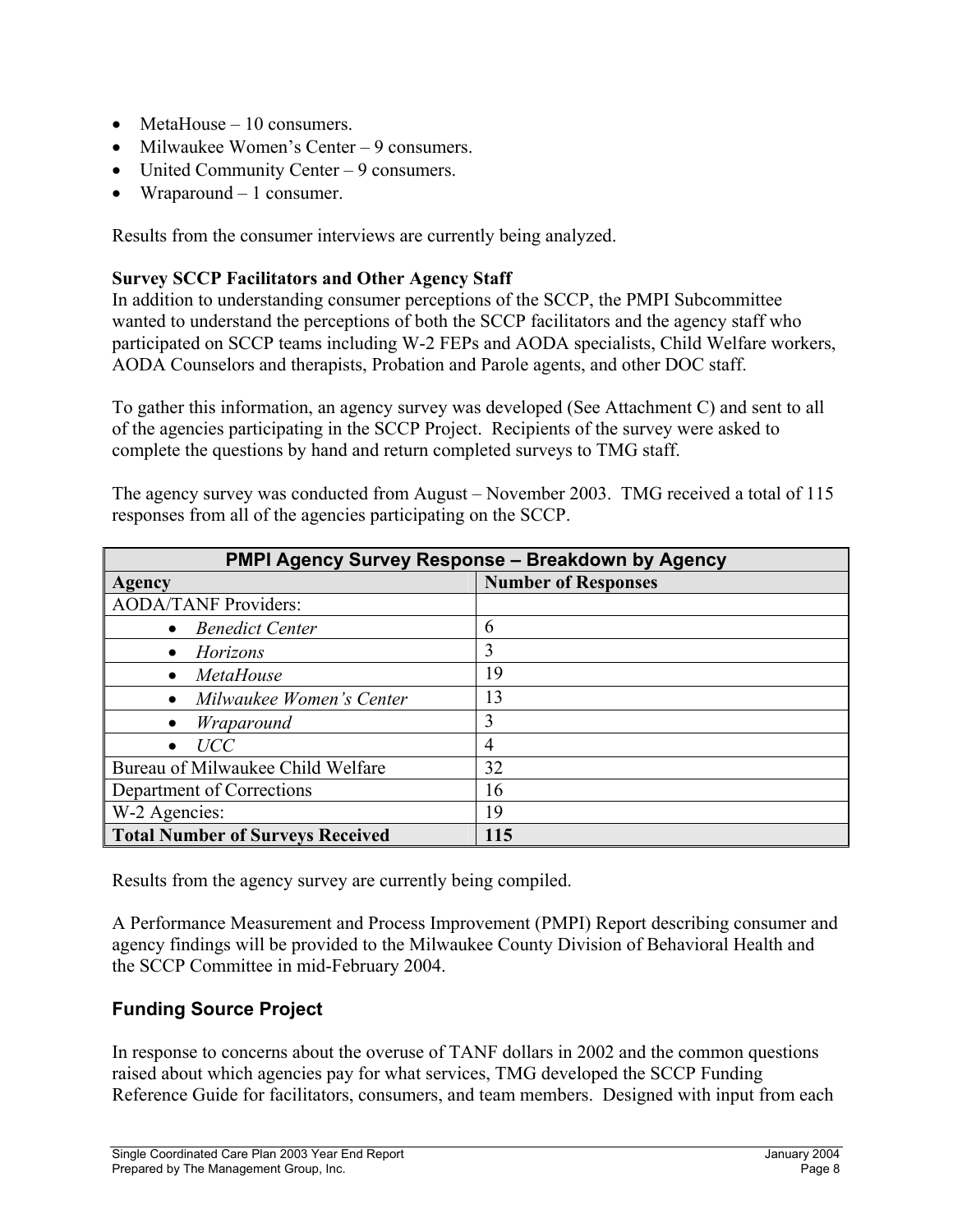of the major systems involved with the SCCP—AODA/TANF providers, Corrections, Child Welfare, and W-2—the SCCP Funding Reference Guide provides an overview of the possible services that might be available to TANF-eligible consumers participating in the SCCP.

# **Use of SCCP Funding Reference Guide**

In addition to collaborating in developing the SCCP plan, systems participating on the SCCP teams collaborate in providing funding for the services and supports the plan includes. Since the consumer is a client of all of the systems represented on the SCCP team, all of the systems should provide financial support to the plan by funding one or more plan services.

The primary service systems that participate in the SCCP are the AODA/TANF system, W-2, Child Welfare and Corrections. Each of these systems can fund a range of services and supports for its clients. The SCCP Reference Guide outlines the types of services and supports that each system can fund and describes the procedure for obtaining authorization for funding.

The SCCP Funding Reference Guide is designed as a reference for SCCP teams to help assure equitable division of financial support for SCCP plans among service systems. The guide can help teams determine which systems can potentially fund a service or support, including requests for non-traditional services or items. It is important to note that inclusion in the SCCP Funding Reference Guide does not guarantee that a system will fund a particular service. SCCP teams must assure that appropriate procedures for seeking authorization and justifying the funding request are used.

# **Expansion of Consumer Subcommittee**

In 2003, TMG contracted with Hilary Chavez to organize and facilitate the SCCP Consumer Subcommittee. The Subcommittee met regularly throughout the year, with four active members.

One of the subcommittee's primary activities in 2003 focused on finding new members. Recognizing the need to have consumers in various stages of treatment and recovery, the Consumer Subcommittee developed marketing material and a recruitment presentation. Consumers visited AODA treatment agencies and presented information about the SCCP and the consumer subcommittee to potential members, and a new member orientation was developed. Response to the presentation was very positive and several new consumers attended the next subcommittee meeting. While subcommittee members had hoped for a higher turnout, they recognized the challenge of making direct connections with consumers. All agreed that consumer subcommittee members should continue to talk with prospective consumers, sharing their insight into the SCCP and process, and encouraging new members to join.

Currently, subcommittee members are working on developing a mission statement that describes the goals of the group more clearly. This will be used as the subcommittee continues to recruit new members.

In addition, the Consumer Subcommittee continues to be instrumental in raising critical issues and recommendations for the SCCP Committee.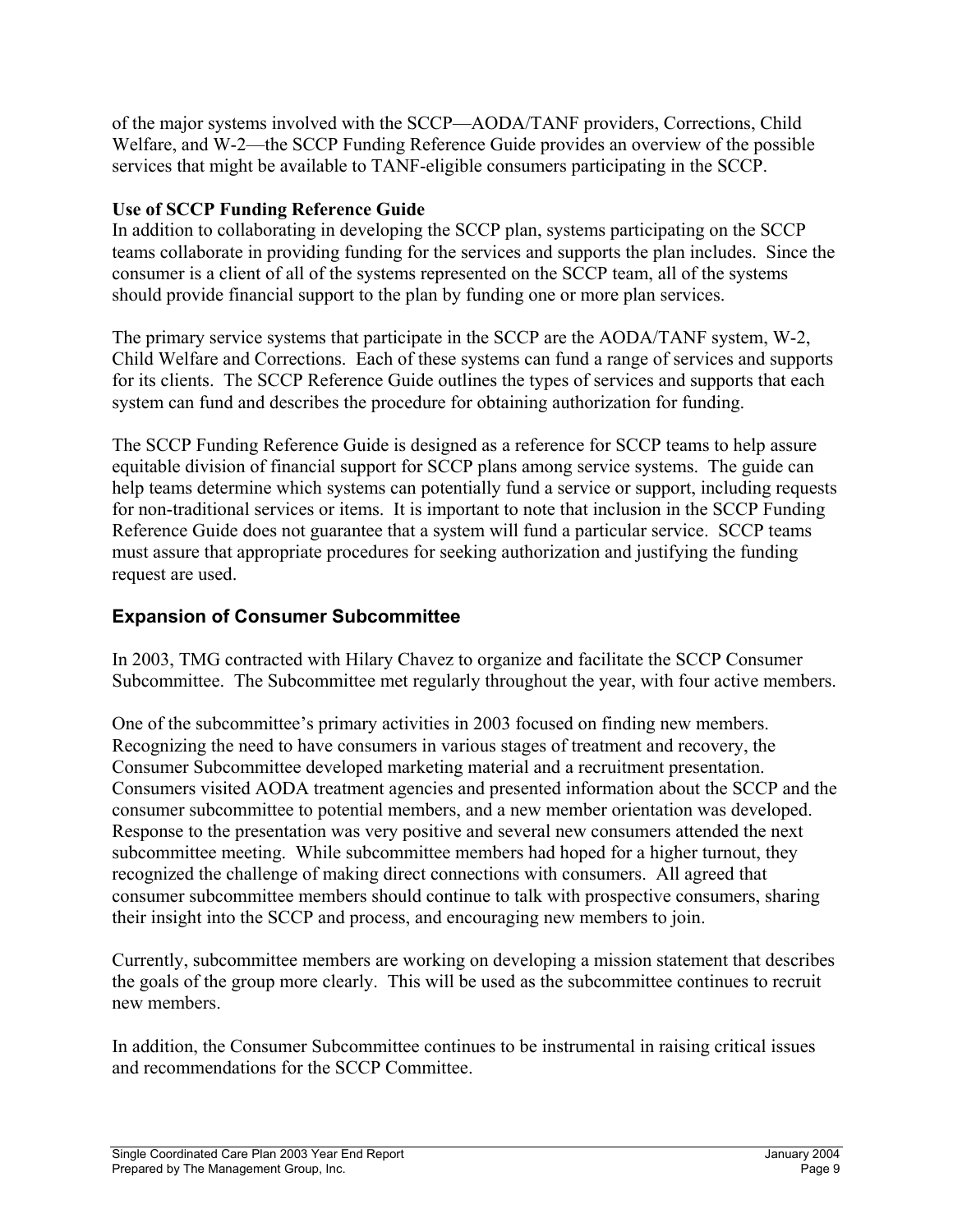Consumer Subcommittee suggestions in 2003 include:

- Focusing on ways to improve AODA treatment:
	- o Hire good, discerning and supportive counselors.
	- o Hold a Wraparound meeting in the first week or so of treatment and then again in 4 to 5 weeks rather than wait 30 days so consumers know better what the process is.
	- o Offer AODA and Wraparound screening at central intake at the county jail as in children's court.
	- o Offer treatment in the county jail detoxifying, education, and treatment options.
	- o Combine probation and AODA treatment at the same site, so consumers only make one trip.
- Having a "resource person" at the AODA treatment centers. This person's primary function would be to research and share information on resources as part of long-term recovery goals.
- Focusing on consumers who have completed treatment. The Subcommittee pointed out that SCCP services end when treatment ends, despite the fact that the transition period is extremely challenging for consumers.
- Developing children's educational programs designed to break the cycle of substance abuse for children of AODA/TANF consumers.

These topics provide a glimpse of the conversations and insight the consumer subcommittee brings. See the attached subcommittee notes for a more complete description of the subcommittee's activities in 2003 (Attachment D).

A primary focus for the SCCP Committee, in collaboration with the Consumer Subcommittee, will be to develop a consistent process for the SCCP Committee to respond and react to recommendations made by the Consumer Subcommittee. This was listed as a priority for 2004.

# **Revision of the SCCP**

In 2003, SCCP Committee members recommended that the committee revisit the content and format of the SCCP. With a year and half's experience using the original form, the AODA/TANF treatment facilitators felt that the form was too complicated and needed to be streamlined and simplified to better meet the needs of consumers.

In response to this request, TMG facilitated a SCCP Revision Subcommittee to meet and discuss these recommendations. All participating agencies were invited to participate on the subcommittee. The first meeting was held in April 2003 with representatives from MetaHouse, Milwaukee Women's Center, and Horizons attending.

The Revision Subcommittee made a series of recommendations (See Attachment E), which were presented to the full SCCP Committee and approved. The most significant change in the plan occurred in the Needs/Strategies section. In the original form, specific strengths were listed to address each need. The subcommittee decided that this was too repetitive and felt that the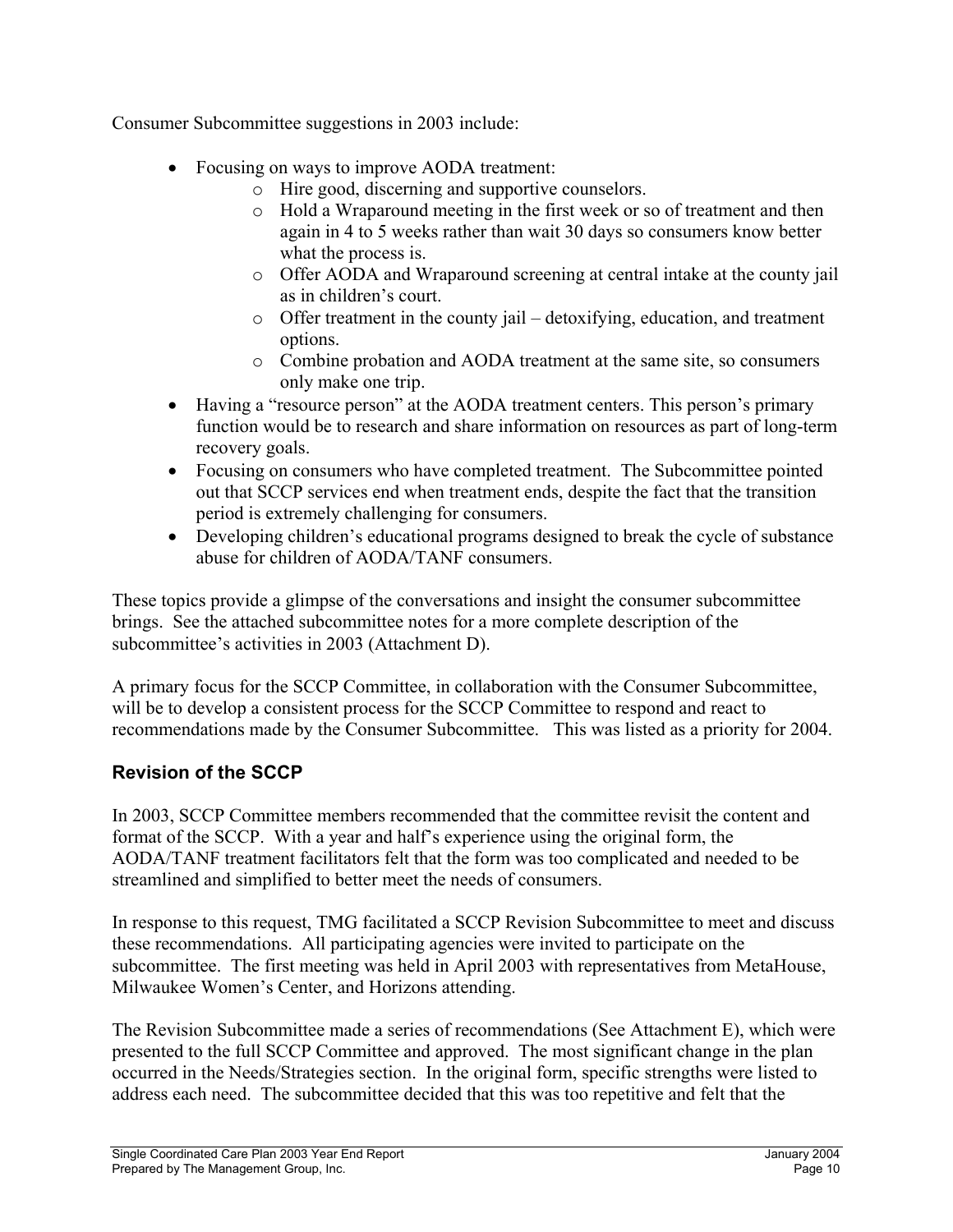strengths list on the first page of the plan was sufficient. The subcommittee also suggested that strategies should be presented in narrative style, arguing that the boxes for specific details (who, what, why, when) were too small to use.

Though the format of the plan looks significantly different, key elements remain the same. In addition, the newly revised plan was reviewed and approved by the consumer subcommittee. Consumers felt that the plan was simpler to read and follow.

Several agencies field-tested the revised SCCP and made final suggestions for improving the form. These are included in final revision of the plan (See Attachment F). Some agencies have been using the new plan since fall 2003; others will begin using the revised plan in January 2004 for new SCCP consumers. Agencies using the revised plans have indicated that it is working well.

TMG has provided consultation and training on the revised plan as requested by AODA/TANF agencies.

# **SCCP Training**

Because the SCCP requires participation from systems other than the AODA/TANF system, there have been repeated requests for SCCP training, especially from the W-2 agencies and the Department of Corrections. In response, TMG developed a two-hour SCCP training that offers an overview of the SCCP and process, focuses on the teaming aspects of the SCCP by outlining expectations for team members, and emphasizes the importance of collaboration, confidentiality, and consumer-centered planning.

TMG conducted trainings in June of 2003 at the Department of Corrections and Maximus, Inc. Participants in the training included consumers, staff from CABHR, W-2 FEPs, Probation and Parole agents, and AODA/TANF treatment centers. A total of 78 people were trained.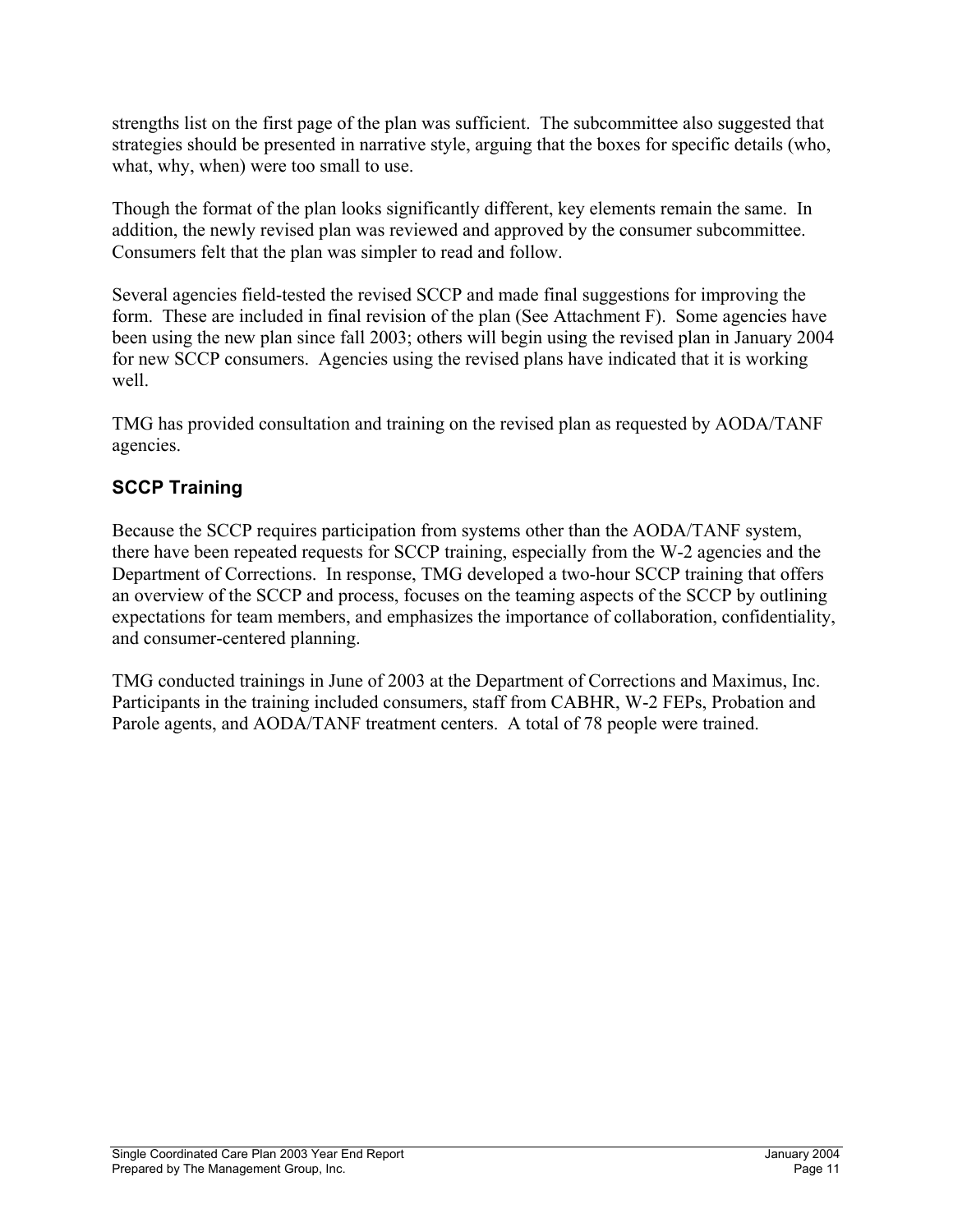# **Status of the SCCP**

# **The SCCP Committee**

The SCCP Committee continued to have a committed core of attendees in 2003. While committee membership changed throughout the year with staffing turnovers and agency reorganizations, each system participating in the SCCP process was regularly represented at the SCCP Committee meetings.

Seven SCCP committee meetings were held in 2003, each with regular attendance from the following agencies:

- AODA/TANF Treatment Providers:
	- o Benedict Center
	- o Horizons
	- o MetaHouse
	- o Milwaukee Women's Center
	- o United Community Center (UCC)
- Bureau of Milwaukee Child Welfare
- Consumers
- Department of Corrections
- Milwaukee County Department of Human Services
	- o Division of Behavioral Health
	- o Division of Economic Support
- W-2 Agencies
	- o Maximus, Inc.
	- o OIC-GM
	- o UMOS
	- o YW Works
- Wisconsin Department of Health and Family Services
	- o Bureau of Mental Health and Substance Abuse Services
- Wraparound
- University of Wisconsin Milwaukee/CABHR

An average of 19 members attended the SCCP Committee meetings in 2003. Consumers attended six of the seven meetings and were represented by Hilary Chavez at every meeting.

The chart in the following page outlines the 2003 attendance rates for each of the agencies above.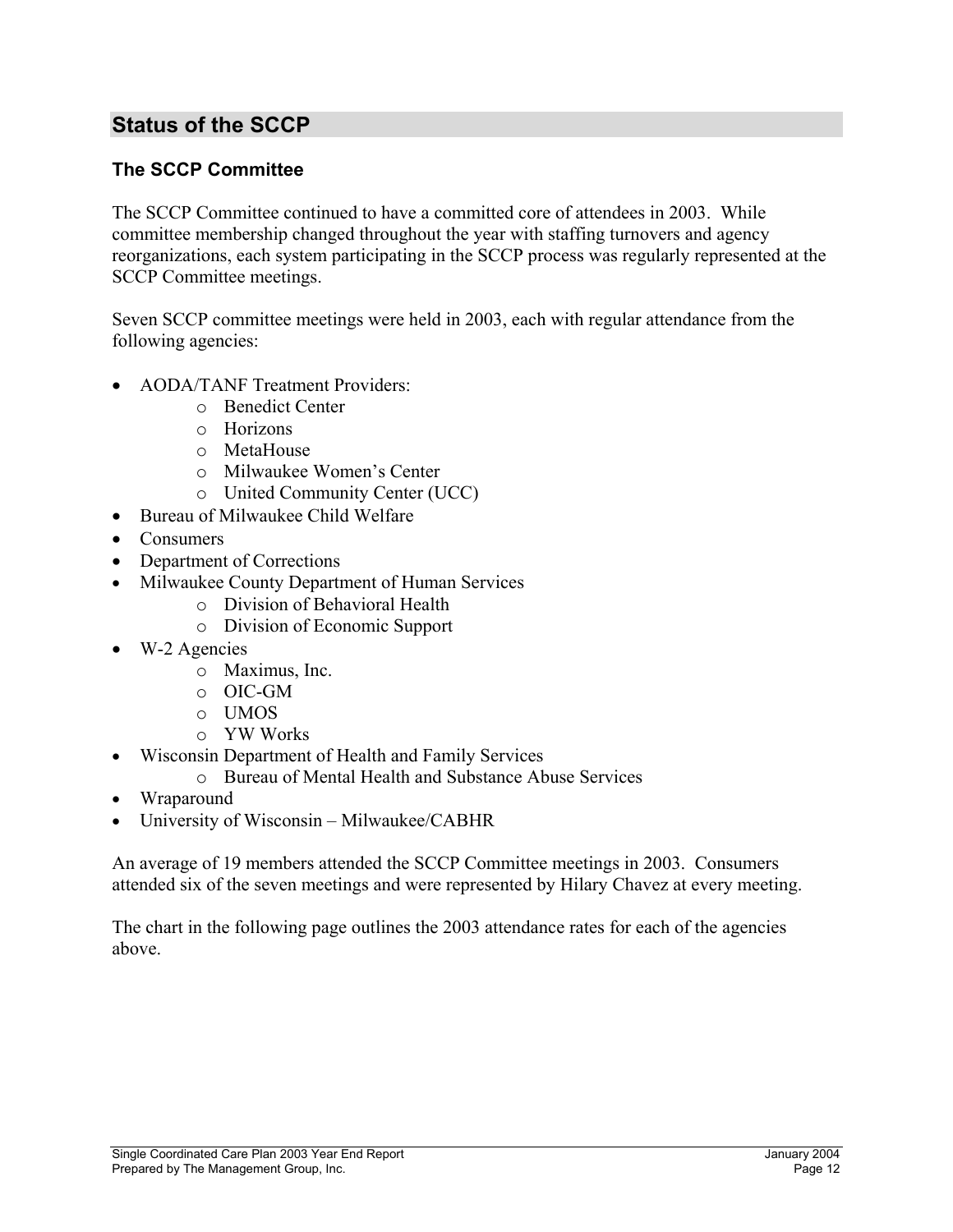

In addition to cross-system representations at committee meetings, the SCCP Committee also hosted a variety of guest speakers in 2003 including:

- **Liz Finn Gorski** Representative from the court system discussed the development of SCCP initiatives in their systems.
- **Elvie Ascuncion** Director of the YWCA Family Center and co-chair of the Family Resource Connection presented information about the services they provide.
- **Clarence Johnson** Counselor with Associated Counseling and Training Services, Inc., presented his theories and the counseling methods he uses working with men with substance abuse problems.
- **Dr. Irving Piliavin** Researcher from the Poverty Institute discussed the findings of a newly released study on the W-2 program in Milwaukee with a focus on consumer experience and ongoing needs.

The SCCP Committee Meeting Minutes from 2003 are provided in Attachment G.

# **SCCP Usage**

The SCCP continues to be used with TANF-eligible consumers in the four primary treatment centers in Milwaukee County's AODA/TANF Services System: Horizons, MetaHouse,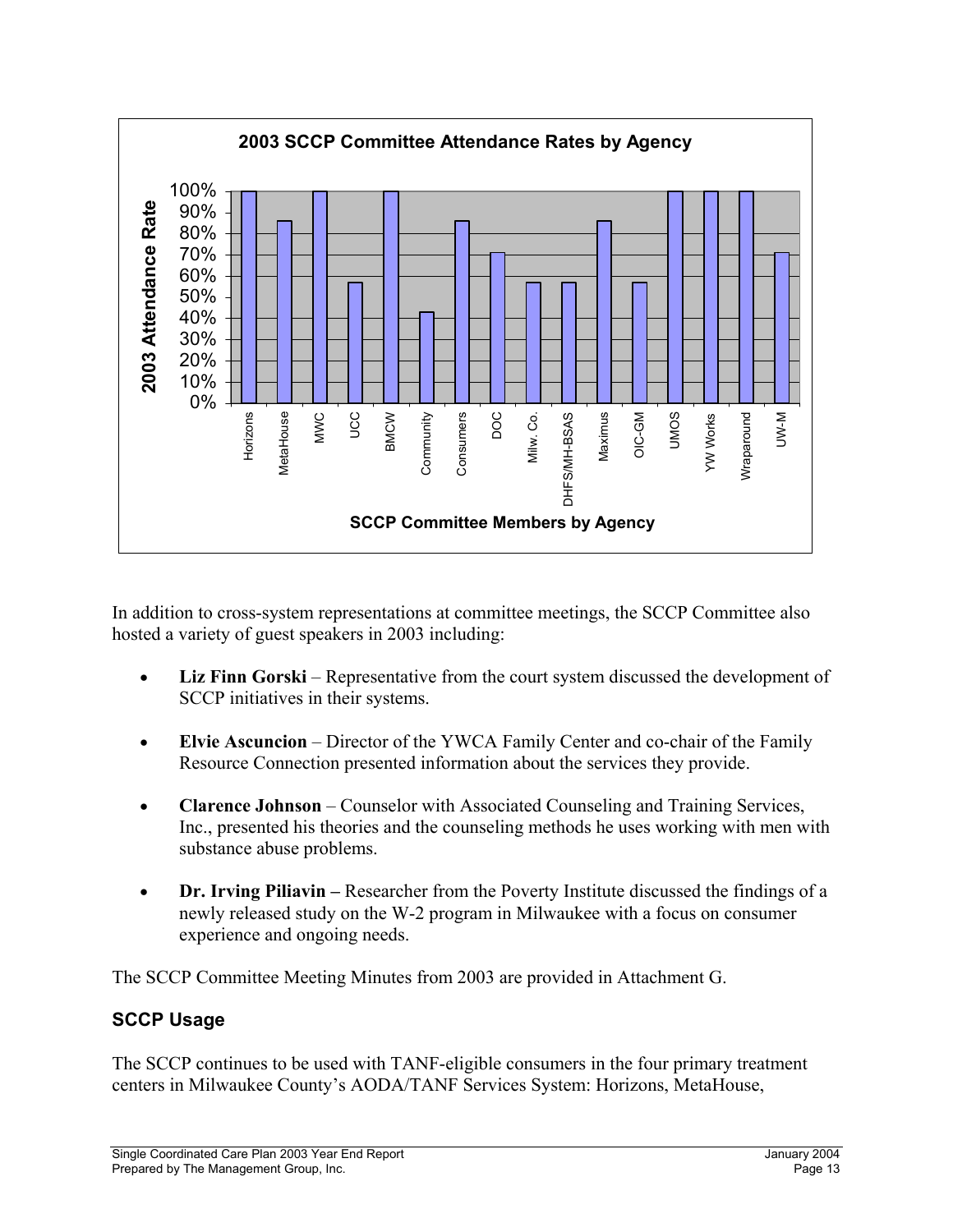Milwaukee Women's Center, and the United Community Center (UCC). In addition, the SCCP is being used at the Benedict Center.

Rough estimations of SCCP usage are provided below:

- $\bullet$  Benedict Center = not available
- $\bullet$  Horizons = 22
- MetaHouse  $= 73$  (From Residential Treatment Program only)
- Milwaukee Women's Center  $= 56$
- $\bullet$  UCC = not available
- Wraparound  $=$  not available

A priority for 2004 should be to develop an approach for gathering this information more efficiently each year.

Different facilitation models are being used in each agency. MetaHouse's facilitators are drawn from a pool of trained facilitators who may or may not be providing direct case management services to SCCP consumers; Milwaukee Women's center has three facilitators using the SCCP with TANF-eligible clients who also function as the consumers' case managers; UCC uses a similar model. Wraparound provides external facilitation and is not affiliated with one particular agency. Note that Wraparound is not using the SCCP form adopted by the SCCP Committee.

# **Strengths of the SCCP**

Consumers on the SCCP Committee consistently report that the SCCP is one of the most effective approaches to consumer-centered, collaborative care planning they have experienced. One consumer remarked that she tried a variety of ineffective treatments over a 14-year period and stated that, in the first four months of treatment and care planning, the SCCP made more of a difference in her life than all the other programs. Similarly, initial analysis of the PMPI study shows that consumers continue to respond well to having teams of people working collaboratively on one plan.

Reports from the systems using the SCCP are also positive. The agencies that are using the plan liked the changes in the format and continue to use it on TANF-eligible and non-TANF consumers. They have reported that the "word is getting out" about the SCCP, and, as a result, they do less educating when organizing new teams and bringing new members onto existing teams. W-2 FEPS, child welfare workers, and probation and parole agencies are attending SCCP meetings at a higher rate, and facilitators report that it seems to be getting easier to get system representatives to the table.

In addition, the systems continue to respond well to having regular opportunities for crosssystem dialogue and learning. This is reflected in consistently strong attendance rates at the SCCP Committee meetings. SCCP Committee members are working hard to improve the SCCP process in their agencies and embrace the core values embedded in the process. W-2 agencies, for instance, are training FEPs on the core values and conducting cross-system training with agencies like the Department of Corrections and AODA treatment providers.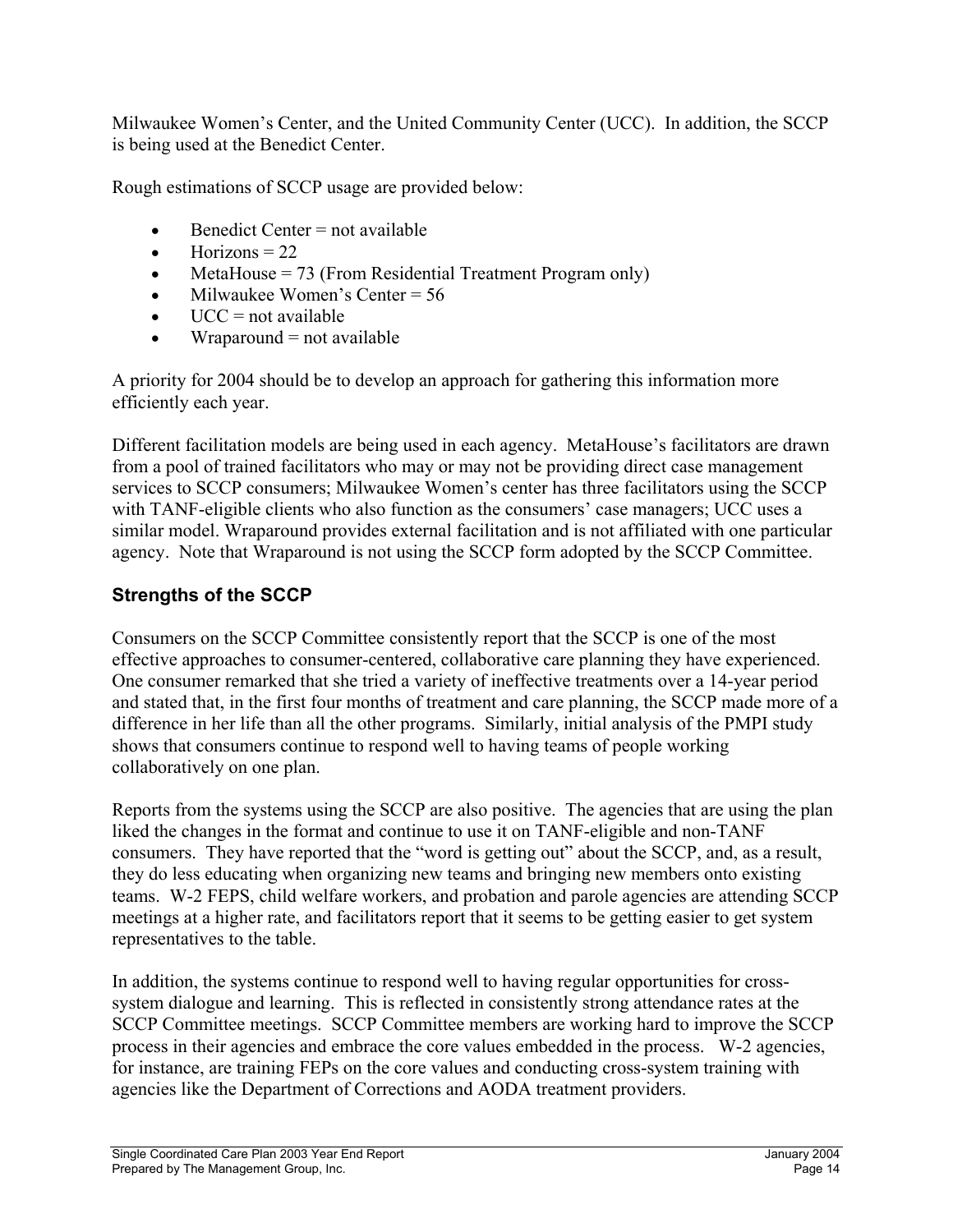Another strength of the SCCP Committee is its capacity to identify and resolve problems in the system quickly. Because agencies share their successes and concerns at each meeting, problems raised can be quickly addressed because of the connections established through the committee and through the SCCP team meetings themselves. The opportunities for networking and regular problem solving between systems are two notable benefits of the SCCP project.

The PMPI Report, to be completed in February 2004, will address SCCP strengths and areas for improvement in more detail.

# **SCCP Concerns**

Several issues related to the SCCP arose in 2003.

- **Use of the SCCP document**. The SCCP document—developed and adopted by the SCCP Committee—is currently being used by MWC, MH, UCC, Horizons, and the Benedict Center. It is not, however, being used by Wraparound, which provides care coordination in voucher agencies and is beginning a program to provide care coordination at intake. Wraparound has continued to use the form it developed. This difference in approach should be more thoroughly considered in 2004.
- **Duplicative care plans.** Another concern raised was the duplication of care planning meetings. The primary purpose of the SCCP was to eliminate multiple care plans. With the introduction of Community Service Teams (CSTs) by the Bureau of Milwaukee Child Welfare in 2003, members of the SCCP voiced concern that consumers could be required to attend both CSTs and SCCPs, resulting again in multiple, possibly conflicting plans. Milwaukee County Division of Behavioral Health asked AODA/TANF provider agencies to address this issue in their contracts with the county, but discussions throughout 2003 continued to raise questions about how the seemingly concurrent processes would actually work. It will be important for the SCCP Committee to continue to have conversations about possible duplication of care plans and problem solve as needed.
- **Involvement of high-level administrators**. From the beginning of the SCCP project, one of the most important objectives was to have buy-in from high-level administrators at the state and in each of the systems that were being asked to participate on SCCP teams. With this high-level collaboration, systems involved in the SCCP would be afforded more flexibility and opportunities to change policies and practices that inhibited the success of consumers. Funding of services to SCCP consumers could also be better coordinated, and costs of care coordination could potentially be shared, rather than being paid entirely by the AODA/TANF system. While the SCCP continues to receive cross–system support, it would clearly benefit from the input and attention of high-level staff. DHFS has plans to establish a senior-level, multi-agency steering committee, which could address these types of issues. This would be very beneficial for the SCCP Project.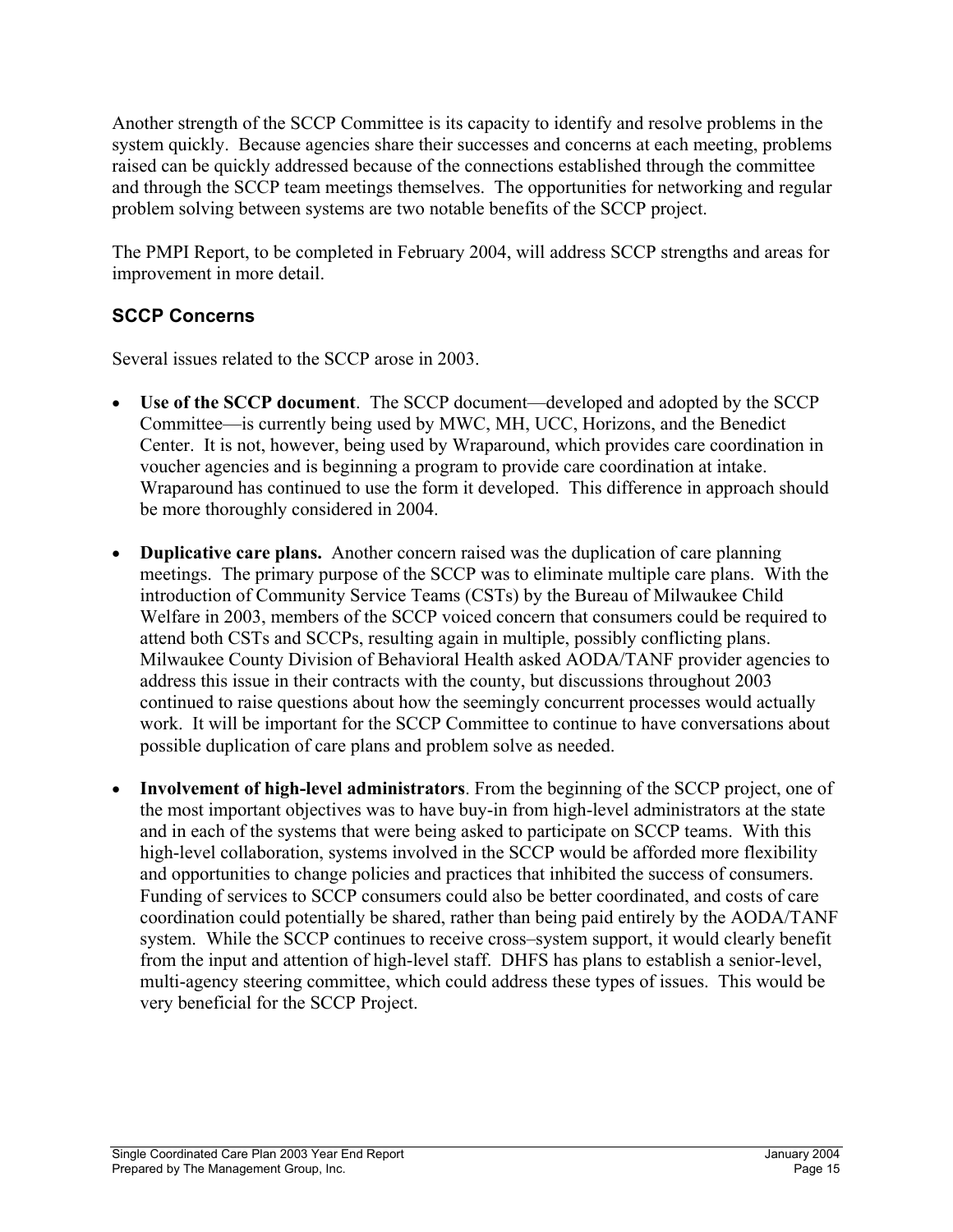# **Next Steps for 2004**

SCCP Committee members recommended the following topics or projects for the committee to focus on in 2004.

#### **Website development**

To support easy access to updated SCCP materials and information, including the SCCP form, Process Guide, meeting agendas and minutes, and confidentiality information, TMG will develop and maintain an SCCP Committee page on the TMG website.

#### **Maintain a Regularly Updated Contact List**

The SCCP Contact List (See Attachment H) has been a useful tool especially to SCCP facilitators as they begin to organize initial SCCP meetings. Because of regular turnover, the contact list requires regular updating. A better system for regularly learning about changes in contacts needs to be developed. TMG will work with system representatives including DOC, W-2 agencies, child welfare agencies, and AODA treatment providers. The contact list will be posted on the SCCP webpage and updated by TMG every four months in 2004.

#### **Enhanced Consumer Participation**

The Consumer Subcommittee has been critical in keeping the SCCP Committee focused on the needs of the consumer. TMG proposes to increase the subcommittee's role in 2004 and invite members to continue developing recruitment materials, participating in training events, and bringing critical issues to the SCCP committee. To accomplish this, TMG will develop a process in which recommendations from the subcommittee are processed to ensure that the larger SCCP committee can respond and react in appropriate ways. In addition, TMG proposes to partner subcommittee consumers with SCCP Committee representatives in providing SCCP training.

# **Ongoing PMPI and Built-in Capacity for Data Collection**

As part of the PMPI project, recommendations will be developed as to how the SCCP Committee can continually evaluate the impact the coordinated care plan and process have on consumers and systems. Specific recommendations will be provided in the PMPI Final Report and will likely include suggestions for supporting agencies to record consumer demographics more consistently, to develop built-in mechanisms in each agency to regularly get feedback on the process from consumers and team members, to link SCCP participation to the UWM's outcomes database, and to design reporting mechanisms so that information can be captured in an ongoing way.

#### **Intersystem Coordination**

Efforts should be made during 2004 to assure that approaches are developed for avoiding duplication between the SCCP and the BMCW's Coordinated Service Teams initiative.